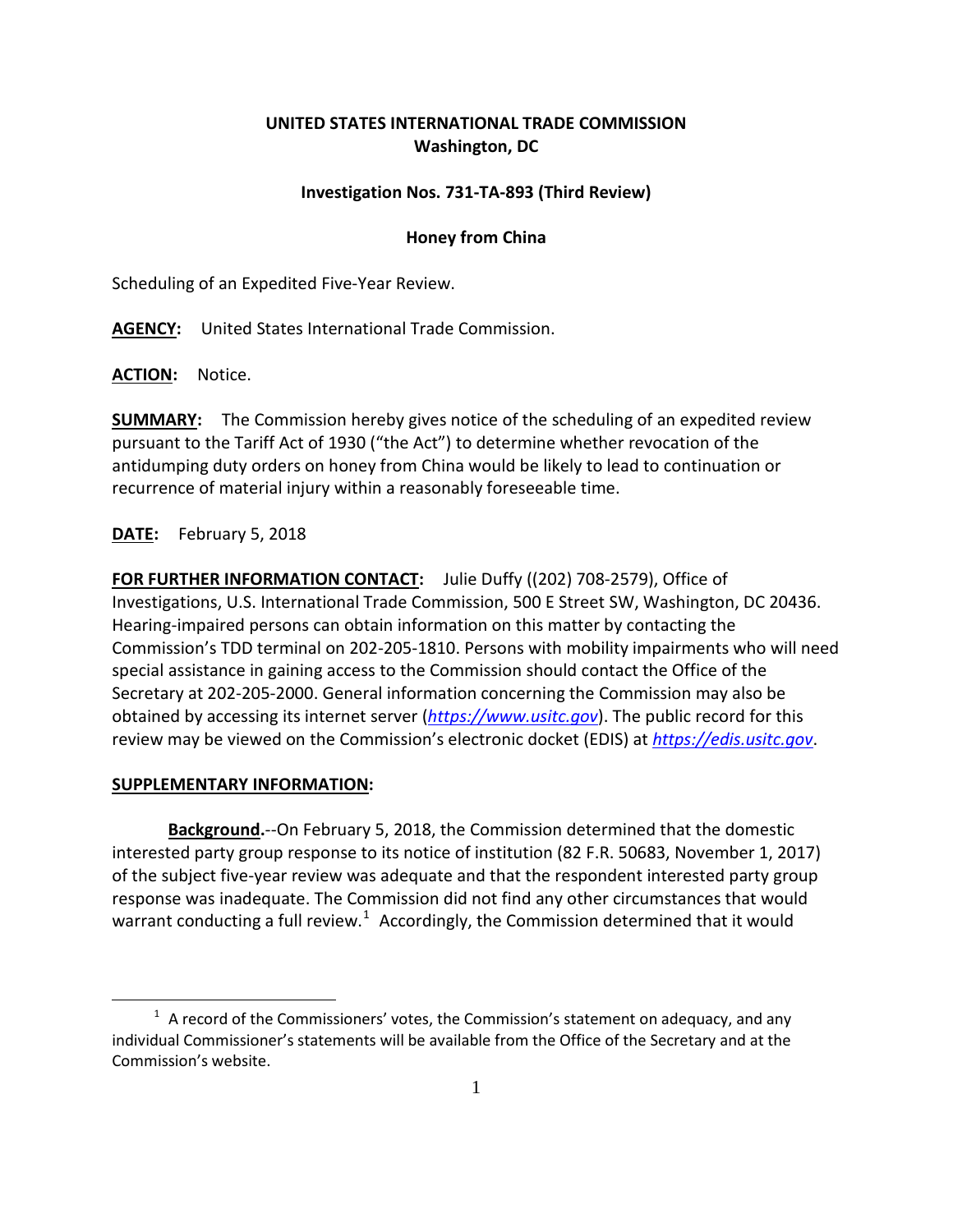conduct an expedited review pursuant to section  $751(c)(3)$  of the Tariff Act of 1930 (19 U.S.C.  $1675(c)(3)$ ).<sup>[2](#page-1-0)</sup>

For further information concerning the conduct of this review and rules of general application, consult the Commission's Rules of Practice and Procedure, part 201, subparts A and B (19 CFR part 201), and part 207, subparts A, D, E, and F (19 CFR part 207).

**Staff report.**--A staff report containing information concerning the subject matter of the review will be placed in the nonpublic record on March 14, 2018, and made available to persons on the Administrative Protective Order service list for this review. A public version will be issued thereafter, pursuant to section 207.62(d)(4) of the Commission's rules.

**Written submissions.**--As provided in section 207.62(d) of the Commission's rules, interested parties that are parties to the review and that have provided individually adequate responses to the notice of institution, $3$  and any party other than an interested party to the review may file written comments with the Secretary on what determination the Commission should reach in the review. Comments are due on or before March 19, 2018 and may not contain new factual information. Any person that is neither a party to the five-year review nor an interested party may submit a brief written statement (which shall not contain any new factual information) pertinent to the review by March 19, 2018. However, should the Department of Commerce extend the time limit for its completion of the final results of its review, the deadline for comments (which may not contain new factual information) on Commerce's final results is three business days after the issuance of Commerce's results. If comments contain business proprietary information (BPI), they must conform with the requirements of sections 201.6, 207.3, and 207.7 of the Commission's rules. The Commission's rules with respect to filing were revised effective July 25, 2014. *See* 79 Fed. Reg. 35920 (June 25, 2014), and the revised Commission Handbook on E-filing, available from the Commission's website at *[https://edis.usitc.gov.](https://edis.usitc.gov/)*

In accordance with sections 201.16(c) and 207.3 of the rules, each document filed by a party to the review must be served on all other parties to the review (as identified by either the public or BPI service list), and a certificate of service must be timely filed. The Secretary will not accept a document for filing without a certificate of service.

**Determination.**--The Commission has determined these reviews are extraordinarily complicated and therefore has determined to exercise its authority to extend the review period by up to 90 days pursuant to 19 U.S.C. 1675(c)(5)(B).

 $\overline{a}$ 

<sup>&</sup>lt;sup>2</sup> Commissioner David S. Johanson dissenting.

<span id="page-1-1"></span><span id="page-1-0"></span> $3$  The Commission has found the responses submitted by the American Honey Producers Association ("AHPA") and the Sioux Honey Association ("SHA") to be individually adequate. Comments from other interested parties will not be accepted (*see* 19 CFR 207.62(d)(2)).